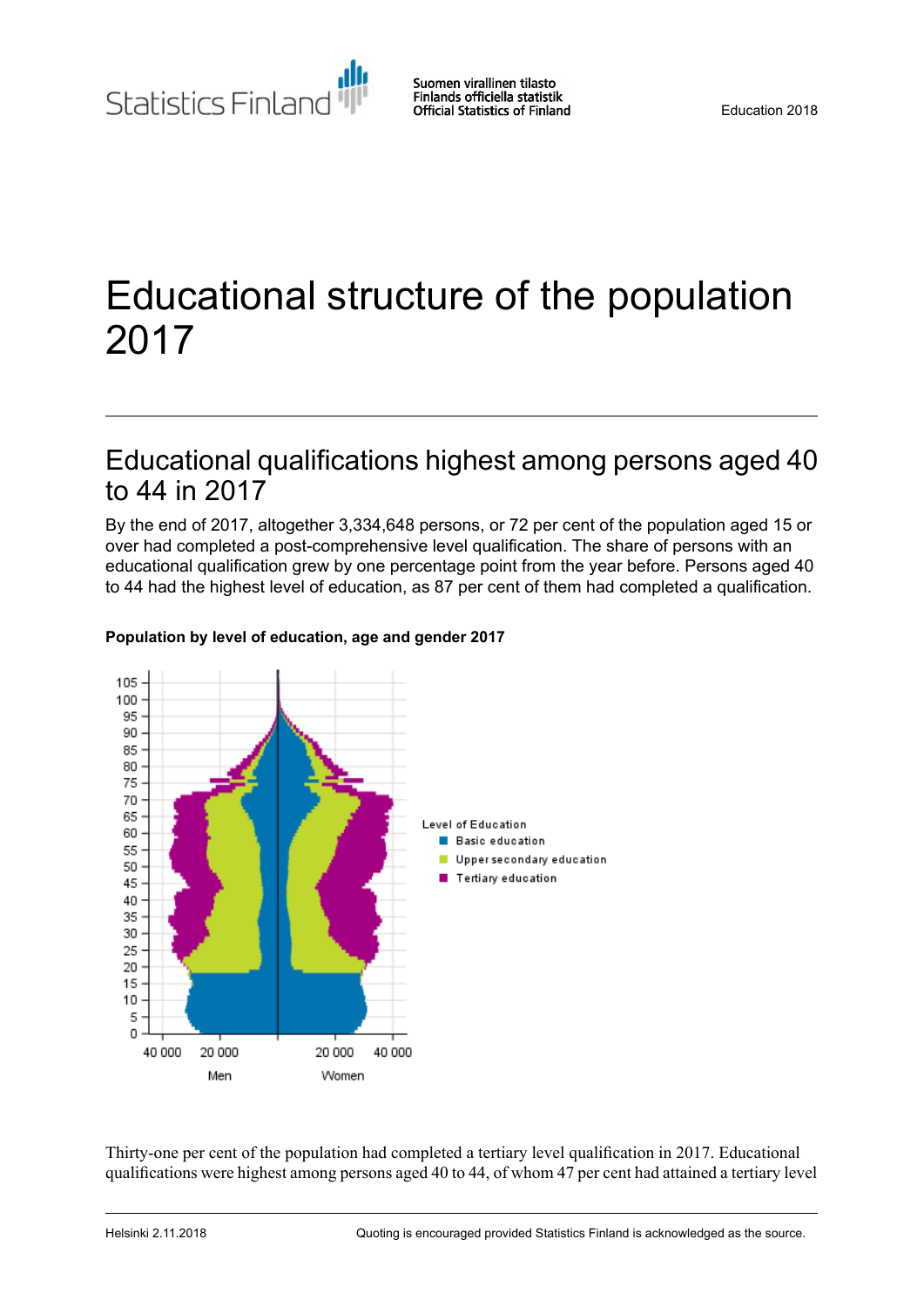qualification. The share of those with tertiary level qualifications does not rise as high in younger age groups. In the 35 to 39 age group, 44 per cent had completed a tertiary level qualification and in the 30 to 34 age group, 39 per cent. In other words, those aged 40 to 44 are for the time being the highest educated age group.

Men had completed more qualifications than women in the over 75 age group, in addition to which,the share of men in attainers of tertiary level qualifications was bigger in the 70 to 75 age group than that of women. Women aged under 70 were in the majority in both attainers of qualifications and in those with tertiary level qualifications. Thirty-five per cent of all women had completed tertiary level qualifications and 27 per cent of women had basic level qualifications. Overall, 27 per cent of men had completed tertiary level qualifications and 29 per cent were without a post-comprehensive level qualification. The differences between genders were even bigger in younger age groups. In women aged 25 to 34, tertiary level qualifications had been attained by 43 per cent and 13 per cent were without a post-comprehensive level qualification, while for men the corresponding shares were 28 and 19 per cent. Men were in the majority in upper secondary level education and just slightly in doctorate level education. Women thus complete the majority of tertiary level qualifications, but men entering tertiary level education complete more often a licentiate or doctorate level degree. The [database](http://pxnet2.stat.fi/PXWeb/pxweb/fi/StatFin/StatFin__kou__vkour/?tablelist=true) tables describe the shares and numbers of those with qualifications examined by gender, age group and area.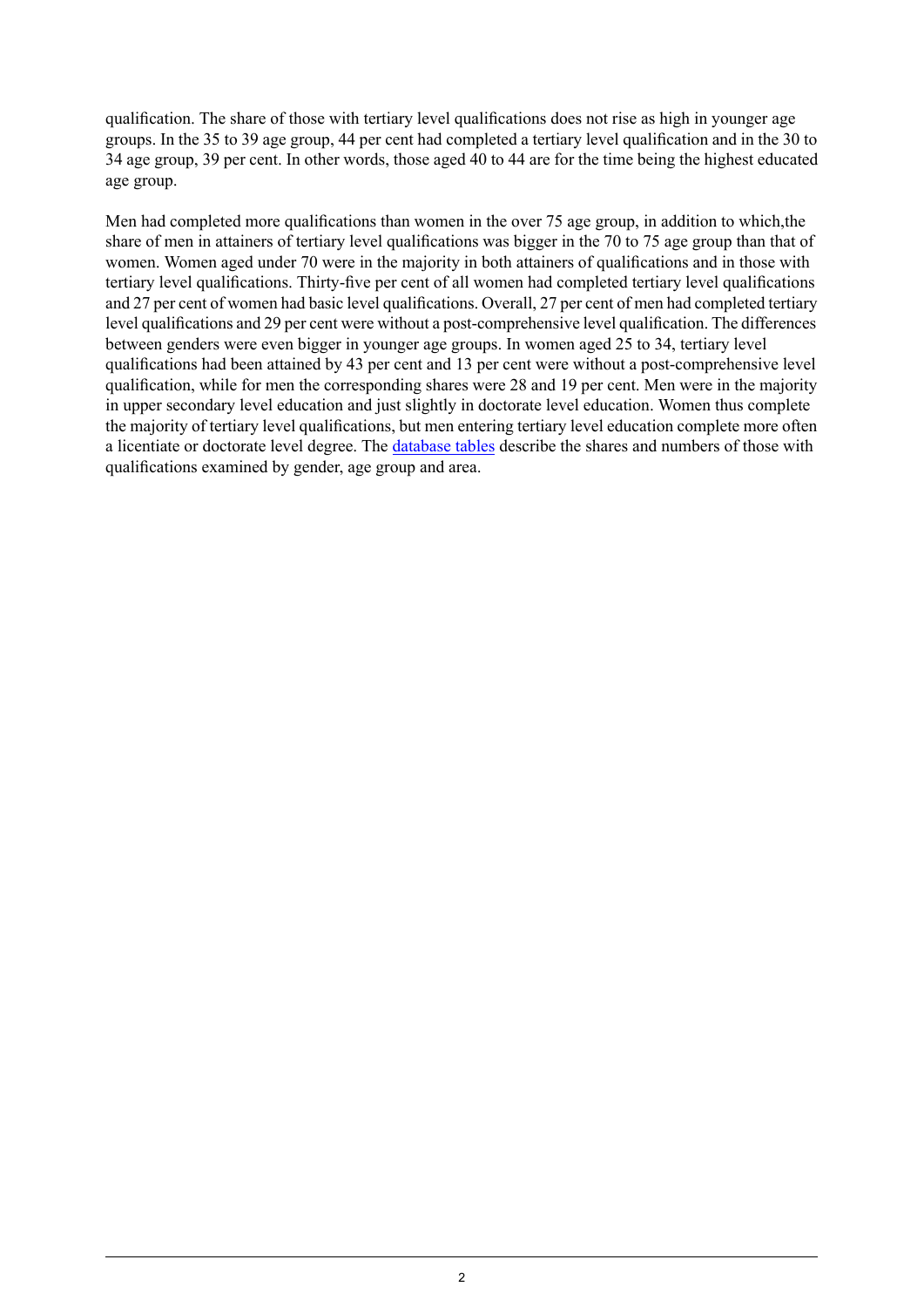#### **Population by the measure of level of education based on length of education in 2017**



The highest educated population lived in Uusimaa in 2017. The population's measure of level of education indicates the average length of the highest level of completed education per capita. In Uusimaa, the population had completed an average of 4.1 years of post-comprehensive level education. The second highest educated population lived in Pirkanmaa, where the population had completed an average of 3.8 years of post-comprehensive level education. The exchange of Nordic qualification data improved the educational level of Åland, when qualifications attained in other Nordic countries were added to Statistics Finland's Register of Completed Education and Degrees. The population of Åland had completed an average of 3.3 years of post-comprehensive level education, when before the exchange of data, those from Åland had completed an average of 2.9 years of education.

In 2017, there were 111,748 persons aged 20 to 29 with only basic level education, making up 16 per cent of the age group. Among men, 18 per cent of the age group had only basic level education and 14 per cent among women. The number of persons aged 20 to 29 with only basic level education was highest in Åland, where 23 per cent of the age group had no post-comprehensive level qualification. The share of persons with only basic level education was lowest in South Ostrobothnia and Kainuu, where 12 per cent of those aged 20 to 29 had no post-comprehensive level qualification.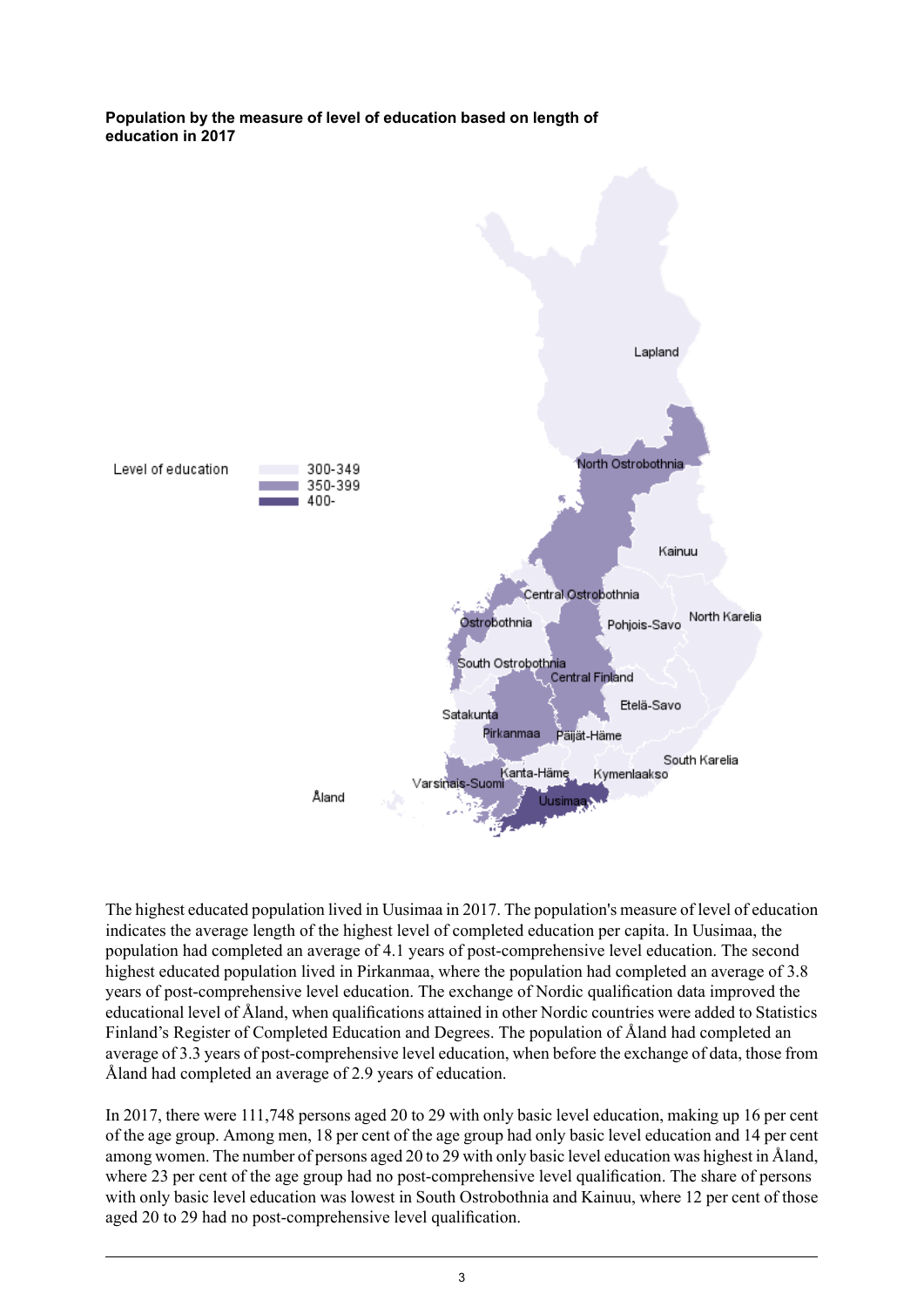| Age          | <b>Total</b> |       | <b>Basic education or</b><br>less |               | <b>Population with</b><br>educational<br>qualifications |      | Upper secondary<br>/Post-secondary<br>non tertiary education |               | <b>Tertiary education</b> |      |
|--------------|--------------|-------|-----------------------------------|---------------|---------------------------------------------------------|------|--------------------------------------------------------------|---------------|---------------------------|------|
|              |              | %     |                                   | $\frac{9}{6}$ |                                                         | %    |                                                              | $\frac{9}{6}$ |                           | %    |
| <b>Total</b> | 14 4 6 0     | 100,0 | 8 2 4 2                           | 57,0          | 6 2 1 8                                                 | 43,0 | 5028                                                         | 34,8          | 1 1 9 0                   | 8,2  |
| $15 - 19$    | 6 5 6 7      | 100.0 | 5955                              | 90,7          | 612                                                     | 9,3  | 612                                                          | 9,3           |                           |      |
| $20 - 24$    | 4410         | 100.0 | 1 2 6 0                           | 28,6          | 3 1 5 0                                                 | 71,4 | 2992                                                         | 67,8          | 158                       | 3,6  |
| 25-34        | 1 1 5 7      | 100.0 | 280                               | 24,2          | 877                                                     | 75,8 | 603                                                          | 52,1          | 274                       | 23,7 |
| 35-44        | 162          | 100.0 | 28                                | 17,3          | 134                                                     | 82,7 | 61                                                           | 37,7          | 73                        | 45.1 |
| 45-54        | 163          | 100.0 | 22                                | 13,5          | 141                                                     | 86,5 | 74                                                           | 45,4          | 67                        | 41,1 |
| 55-64        | 430          | 100.0 | 82                                | 19,1          | 348                                                     | 80,9 | 200                                                          | 46,5          | 148                       | 34,4 |
| 65-74        | 1 0 6 9      | 100.0 | 362                               | 33.9          | 707                                                     | 66,1 | 373                                                          | 34,9          | 334                       | 31,2 |
| $75-$        | 502          | 100,0 | 253                               | 50,4          | 249                                                     | 49,6 | 113                                                          | 22,5          | 136                       | 27,1 |

### **Educational attainment of second level immigrants with foreign background by age 2017**

Second generation immigrants with foreign background, i.e. those born in Finland, are mainly young people. In all, 76 per cent of second generation immigrants with foreign background aged 15 or over belonged to the age group 15 to 24, whose studies were only beginning. Altogether 71 per cent of second generation immigrants with foreign background aged 20 to 24 had completed a qualification, which is 12 percentage points lower than the share of those with qualifications among the population in the same age group. Among second generation immigrants with foreign background, those aged 35 to 45 had the highest education, as 45 per cent of them had completed a tertiary level qualification.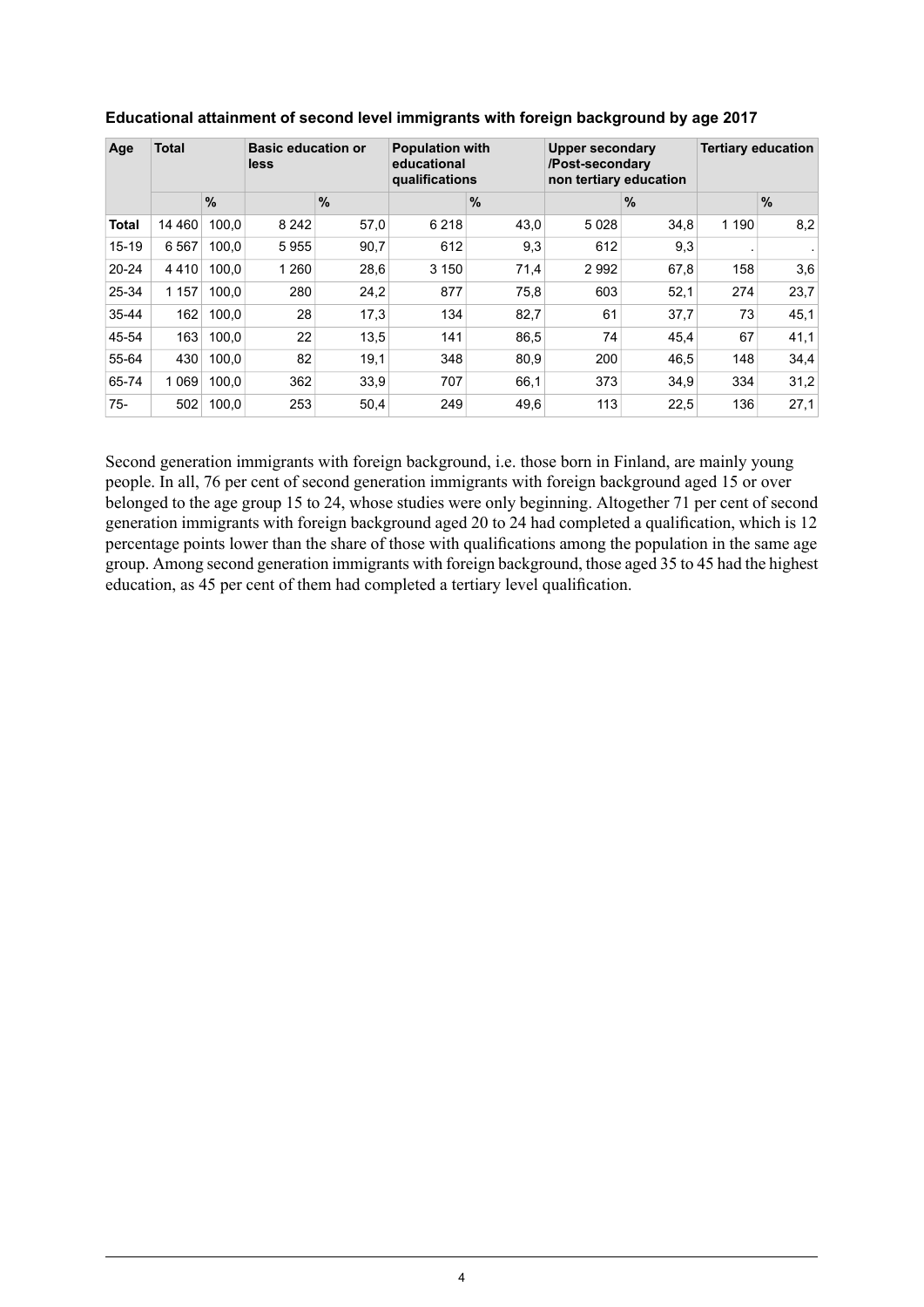## **Contents**

### **Tables**

### **Appendix tables**

| Appendix table 1. Population with educational qualification by level of education, field of education and gender |  |
|------------------------------------------------------------------------------------------------------------------|--|
|                                                                                                                  |  |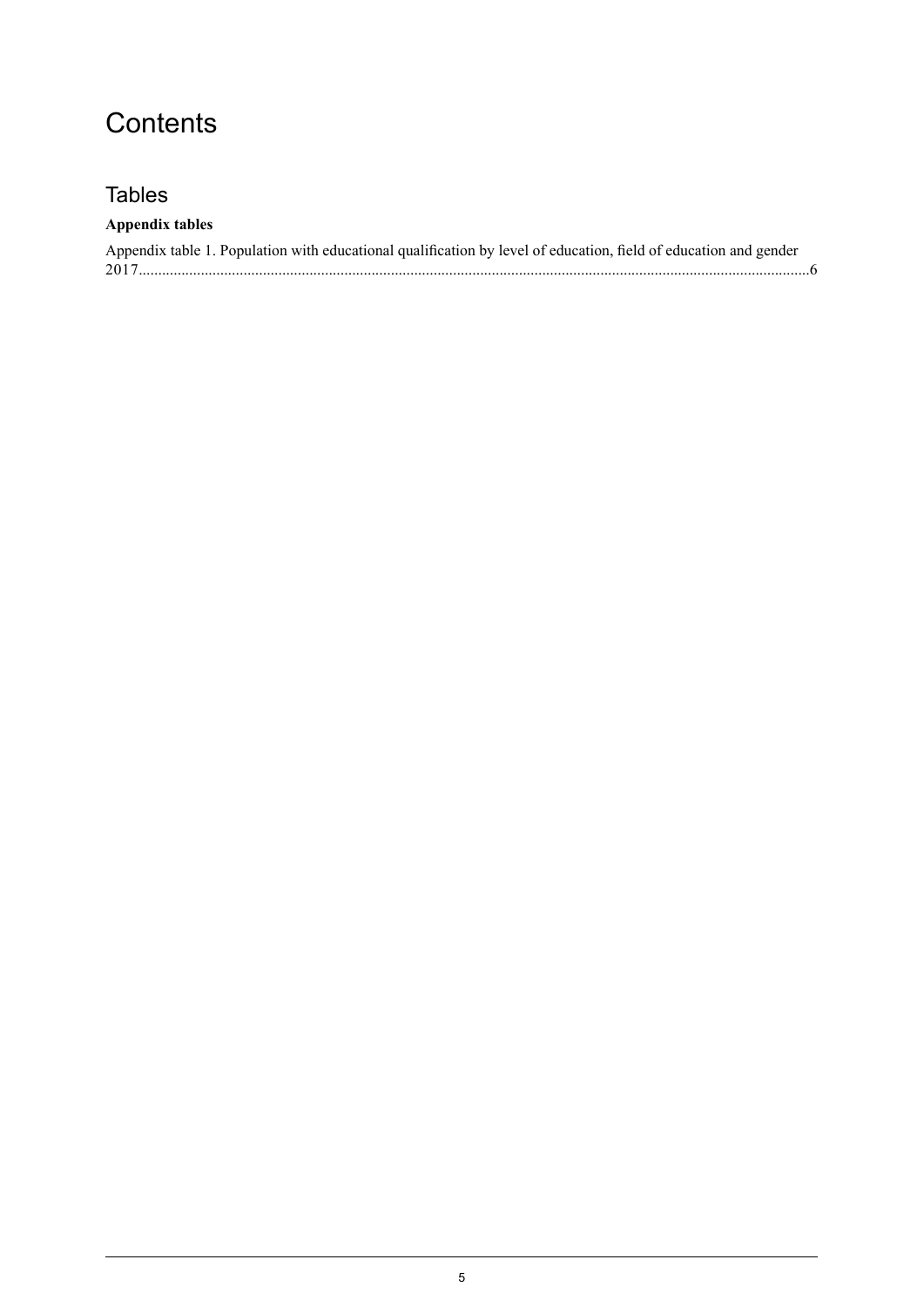# Appendix tables

#### <span id="page-5-0"></span>**Appendix table 1. Population with educational qualification by level of education, field of education and gender 2017**

| <b>Field of education</b>                  |              | <b>Level of education</b> |                                     |                                          |                                   |                                                          |                                                        |             |                                       |  |
|--------------------------------------------|--------------|---------------------------|-------------------------------------|------------------------------------------|-----------------------------------|----------------------------------------------------------|--------------------------------------------------------|-------------|---------------------------------------|--|
| Gender                                     |              | <b>Total</b>              | <b>Upper</b><br>education education | Post-secondary<br>secondary non-tertiary | <b>Tertiary</b><br>level<br>total | Short-cycle Bachelor's Master's<br>tertiary<br>education | <b>or</b><br>equivalent equivalent equivalent<br>level | or<br>level | <b>Doctoral</b><br><b>or</b><br>level |  |
| <b>Total</b>                               | <b>Total</b> | 3 3 3 4 6 4 8             | 1863943                             | 38 4 29                                  | 1 432 276                         | 436 426                                                  | 518 969                                                | 431 146     | 45 735                                |  |
|                                            | Women        | 1726 666                  | 885 689                             | 17929                                    | 823 048                           | 268 435                                                  | 292 374                                                | 241 915     | 20 324                                |  |
| Generic                                    | Total        | 307 607                   | 307 607                             |                                          |                                   |                                                          |                                                        |             |                                       |  |
| programmes<br>and                          | Women        |                           |                                     |                                          |                                   |                                                          |                                                        |             |                                       |  |
| qualifications                             |              | 147 687                   | 147 687                             |                                          |                                   |                                                          |                                                        |             |                                       |  |
| Education                                  | Total        | 102 110                   | 1750                                | 591                                      | 99 769                            | 11 191                                                   | 40 128                                                 | 46 231      | 2 2 1 9                               |  |
|                                            | Women        | 79 764                    | 643                                 | 113                                      | 79 008                            | 10 081                                                   | 30 628                                                 | 36 787      | 1512                                  |  |
| Arts and                                   | Total        | 187 143                   | 58 133                              | 913                                      | 128 097                           | 6642                                                     | 43 083                                                 | 72 945      | 5427                                  |  |
| humanities                                 | Women        | 126 499                   | 33 039                              | 474                                      | 92 986                            | 4 2 1 3                                                  | 31 4 13                                                | 54 523      | 2837                                  |  |
| Social sciences.                           | Total        | 75 998                    | 517                                 |                                          | 75481                             | 3827                                                     | 15 389                                                 | 51 038      | 5 2 2 7                               |  |
| journalism and<br>information              | Women        | 49809                     | 394                                 |                                          | 49415                             | 2 2 7 6                                                  | 9983                                                   | 34 307      | 2849                                  |  |
| Business,                                  | Total        | 545 948                   | 177 019                             | 16 212                                   | 352 717                           | 190 009                                                  | 91 014                                                 | 68 879      | 2815                                  |  |
| administration<br>and law                  | Women        | 368 232                   | 125 553                             | 6 1 9 5                                  | 236 484                           | 137 365                                                  | 61 154                                                 | 36 787      | 1 1 7 8                               |  |
| Natural                                    | Total        | 51 980                    | 2666                                | 56                                       | 49 258                            |                                                          | 7699                                                   | 32 734      | 8825                                  |  |
| sciences.<br>mathematics<br>and statistics | Women        | 27 120                    | 1 2 7 2                             | 28                                       | 25 8 20                           |                                                          | 4 1 7 1                                                | 18 0 84     | 3565                                  |  |
| Information and                            | Total        | 116 985                   | 37 692                              | 595                                      | 78 698                            | 14 530                                                   | 39 549                                                 | 22 381      | 2 2 3 8                               |  |
| Communication<br>Technologies<br>(ICT)     | Women        | 23 4 22                   | 5 2 0 9                             | 107                                      | 18 106                            | 5652                                                     | 7 5 3 4                                                | 4519        | 401                                   |  |
| Engineering,                               | Total        | 903 014                   | 622 485                             | 6 2 4 2                                  | 274 287                           | 75486                                                    | 121 525                                                | 69 717      | 7 5 5 9                               |  |
| manufacturing<br>and<br>construction       | Women        | 146 621                   | 104 777                             | 1 307                                    | 40 537                            | 5 5 9 9                                                  | 18 0 18                                                | 15 162      | 1758                                  |  |
| Agriculture,                               | Total        | 136 701                   | 95 238                              | 796                                      | 40 667                            | 14 007                                                   | 13910                                                  | 11 351      | 1 3 9 9                               |  |
| forestry,<br>fisheries and                 | Women        |                           |                                     |                                          |                                   |                                                          |                                                        |             |                                       |  |
| veterinary                                 |              | 47 636                    | 32 054                              | 245                                      | 15 3 37                           | 3 3 7 0                                                  | 5 4 6 0                                                | 5793        | 714                                   |  |
| Health and<br>welfare                      | Total        | 494 223                   | 225 667                             | 2991                                     | 265 565                           | 95 334                                                   | 116 174                                                | 44 461      | 9596                                  |  |
|                                            | Women        | 431416                    | 199 503                             | 2 6 6 9                                  | 229 244                           | 88 0 21                                                  | 103 668                                                | 32 2 2 3    | 5 3 3 2                               |  |
| Services                                   | Total        | 408 048                   | 333 328                             | 10 033                                   | 64 687                            | 24 892                                                   | 29 4 64                                                | 10 075      | 256                                   |  |
|                                            | Women        | 275 909                   | 234 685                             | 6791                                     | 34 4 33                           | 11 586                                                   | 19763                                                  | 2982        | 102                                   |  |
| Unknown                                    | Total        | 4891                      | 1841                                |                                          | 3 0 5 0                           | 508                                                      | 1 0 3 4                                                | 1 3 3 4     | 174                                   |  |
|                                            | Women        | 2 5 5 1                   | 873                                 | $\qquad \qquad \blacksquare$             | 1678                              | 272                                                      | 582                                                    | 748         | 76                                    |  |